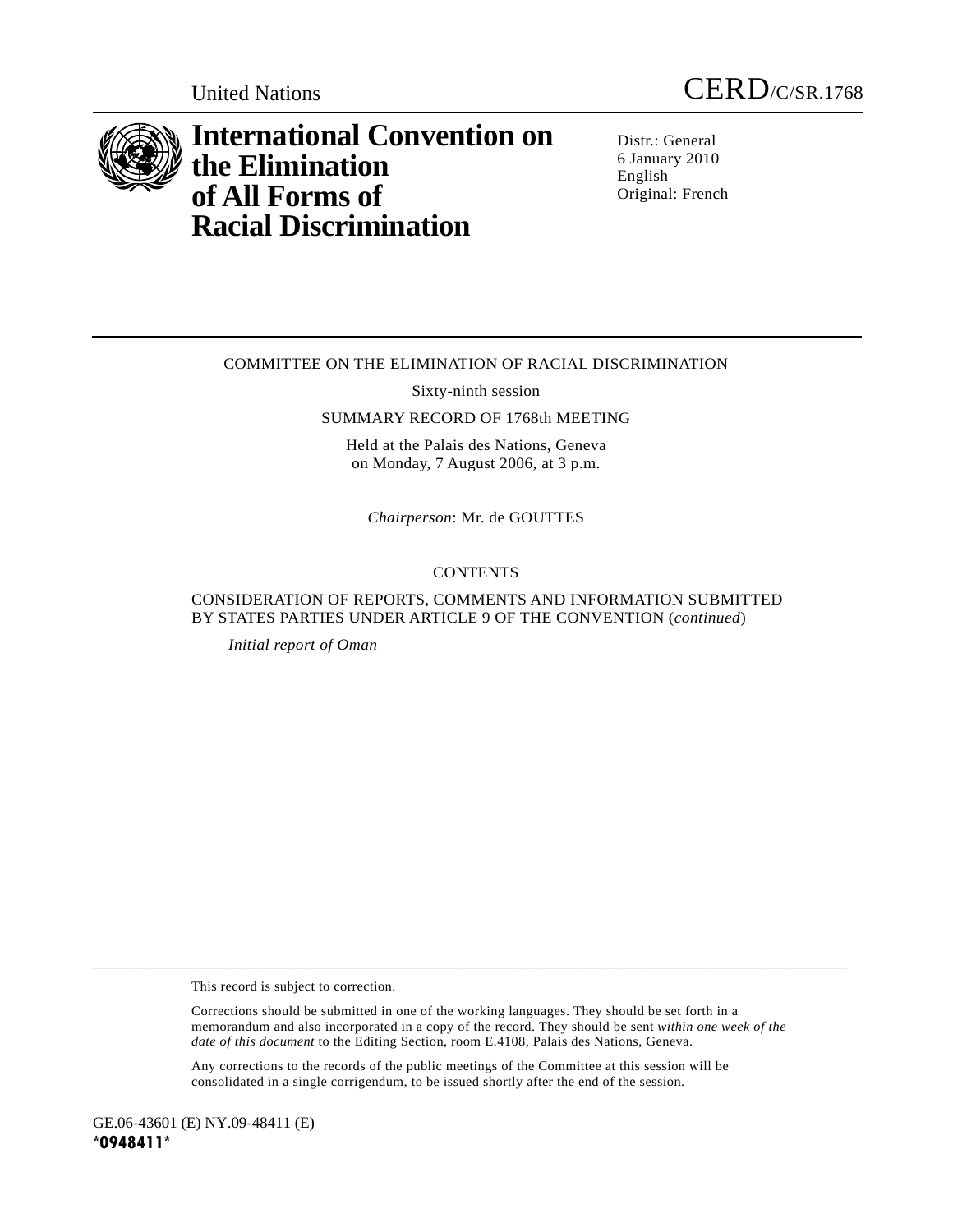#### *The meeting was called to order at 3.15 p.m.*

#### CONSIDERATION OF REPORTS, COMMENTS AND INFORMATION SUBMITTED BY STATES PARTIES UNDER ARTICLE 9 OF THE CONVENTION (agenda item 4) (*continued*)

 *Initial report of Oman* (CERD/C/OMN/1; a list of questions, an unclassified document, was distributed at the meeting in English only)

1. *At the invitation of the Chairperson, the delegation of Oman took their places at the Committee table*.

Mr. AL-HADRAMI (Oman) briefly mentioned the history and geographic situation of the Sultanate of Oman (paras. 1-5 of the report). According to information from the 2003 census, 2,340,815 persons lived in Oman, including 1,781,558 Omani citizens and 559,257 foreigners. The official language was Arabic, and the great majority of the population Muslim. The non-Muslims were mainly foreign workers who came from various regions of the world. All residents of the country lived in total harmony, demonstrating religious tolerance. No expressions of religious fanaticism or inter-faith dissension were permitted. Because it was a coastal State, the Sultanate assimilated many waves of immigrants from Asia and Africa and itself became a transit point for many immigrants heading towards those continents. Nevertheless, these processes had no impact on the social harmony of the country.

3. The Basic Law established the fundamental principles of State structure as well as the basic rights and obligations of citizens. It guaranteed the equality of all before the law, as well as freedom of religion. It especially highlighted the fact that justice and equality were keystones in political, economic, and social life. Article 5 of the Basic Law established that the State structure of the country was a hereditary Sultanate. The country's governmental system was made up of the following basic elements: the Sultan, who was the head of State and supreme commander; the Council of Ministers, which was responsible for setting general State policy; and the Council of Oman, which included the Shura Council and the State Council. Their functions were described in paragraphs 11 to 15 of the report.

4. In 1970, the Sultanate of Oman accepted the obligation to guarantee respect for the basic rights set out in fundamental international agreements. As a result, laws were adopted guaranteeing many human rights, such as the free choice of place of residence, freedom of movement, individual liberty, and freedom of expression and of belief. The adoption of the Basic Law, which specifically guaranteed respect for human dignity and freedom, provided the impetus for passing these laws. Thus the Basic Law forbade any infringement of individual liberty with the exception of the cases established by law. The primacy of law was made into a fundamental principle of criminal justice, in accordance with which actions were considered crimes and led to punishment only on the basis of law. In this process, Omani women did not remain on the sidelines and were able to enjoy all the rights that the law and Sharia accorded them. They played a more and more active role in the process of national development, and were represented in the State Council and the Shura Council, while also occupying leadership positions in administrative and other areas. They also distinguished themselves in higher education, gaining knowledge that permitted them to become doctors, social workers, State officials, teachers, and even policewomen. Many women were working as teachers and civil servants and also occupied various positions in the private sector. They had the same rights and obligations as men, performed the same work, and received the same remuneration in both the public and private sectors.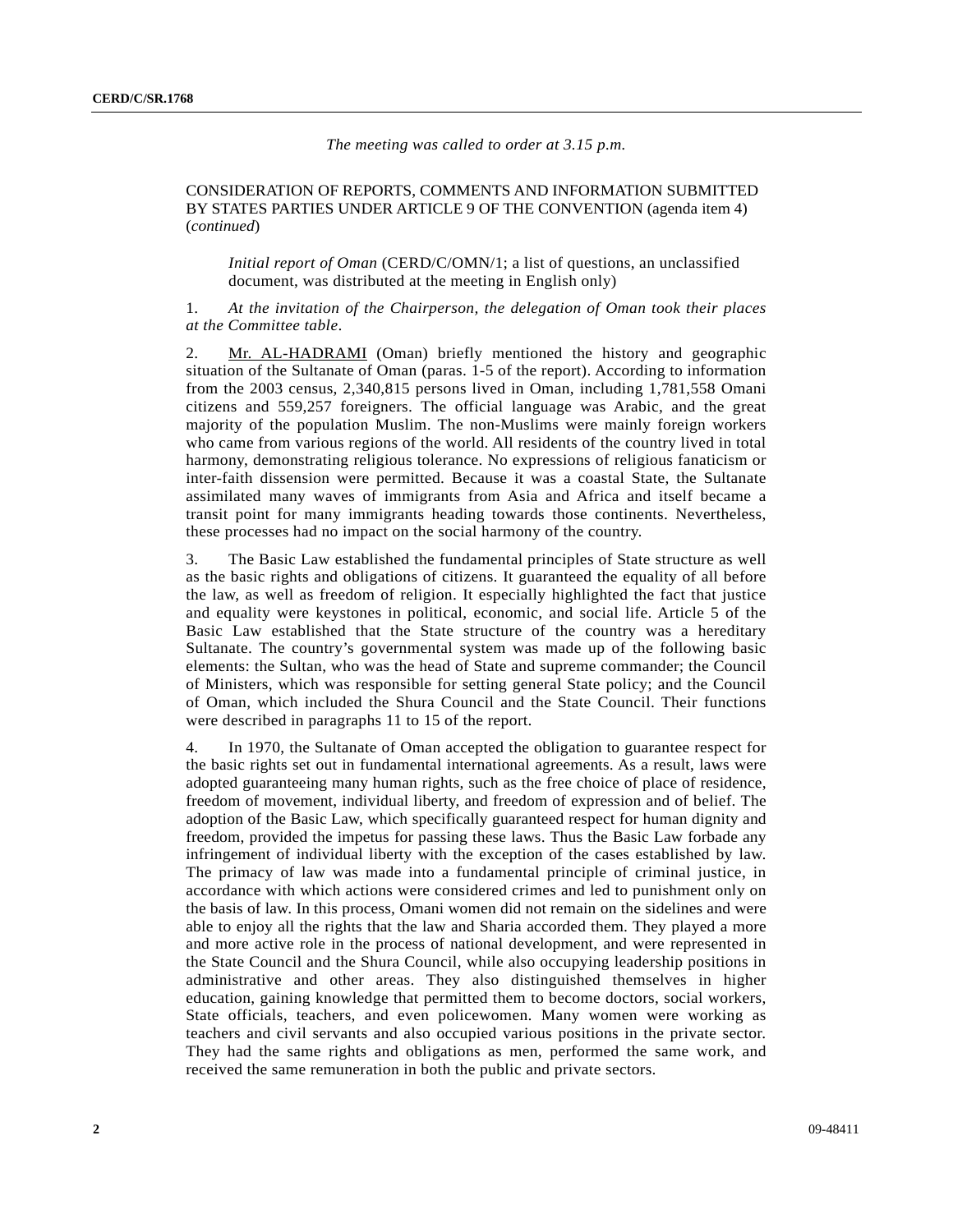5. Providing State social services was only one of the ways in which the Government was providing the citizens of Oman with dignified living conditions throughout life, regardless of their own opportunities and place of residence. These services were evidence of the interest of the State in the person and of the atmosphere that predominated in the Sultanate, where families helped each other now as before. The social protection of the people embraced many areas and initiatives, both direct and indirect, and was an integral part of the general system of social solidarity, including social security mechanisms, special programmes of assistance, job creation programmes, a national programme of local development, programmes for integrating women in public life, and a programme for creating associations for social protection. The State also helped meet the basic needs of underprivileged families. In social integration programmes in the provinces, the State provided assistance to the disabled and those with special needs and provided them with all the necessary structural support, thus improving their living conditions.

6. One of the strongest aspects of the Sultanate was the fact that it satisfied the basic needs of its citizens. The State provided free medical care of the highest quality in all regions of the country, including the most remote. The State owned 87 per cent of the hospitals and 90 per cent of the health centres and sanitariums.

7. The greatest successes were probably being achieved in the area of education. The State did everything possible to expand coverage and improve the system of education, which it considered the most important instrument to develop the human being and society in general. The number of schools grew by a factor of 322, but the number of pupils grew by a factor of 510. This quantitative and qualitative leap ahead in the area of education was not an end in itself but a necessary means of guaranteeing that all Omani citizens would participate in the process of national development.

8. Therefore, the Basic Law guaranteed to all citizens the right to an education. Article 13 stipulated that education was the most important part of social progress and that the State sought to make it generally available. Today the Omani system of education was being improved in all its parts through a general strategy for the development of education. Subjects such as natural sciences and mathematics have been added to the curriculum and in the context of new methods, special emphasis has been placed on teaching English starting at an early age and on the step-by-step acquisition of information science. Oman sought to create a system of education that would be multifaceted, unified, logical and progressive.

9. The Basic Law established that judicial authority was to be independent and that judges in their decisions were to follow only the requirements of the law. In accordance with Law No. 90/99, a multipart judicial system was created, made up of a Supreme Court located in Muscat, six appeals courts in each of the provinces, and 40 courts of the first instance, located in various *wilayas* (districts). These courts were authorized to hear criminal, civil, commercial, and other cases. The Supreme Court, charged with the unified application and interpretation of the law, was authorized to handle any criminal, civil, commercial, or other case associated with personal status and tax assessment. In 1999, an administrative court was created, consisting of two chambers and charged with handling administrative disputes. It examined the decisions of the Government and had the authority to nullify them and to set compensation.

10. Oman had an open, market economy that was very much dependent on oil. After 2000, the general economic situation in the country improved, due to the rise in the price of oil, the development of the production of liquefied natural gas, increased investments in infrastructure and the ongoing process of diversifying the economy, which was reducing the dependence of the country on oil. Economic policy was set in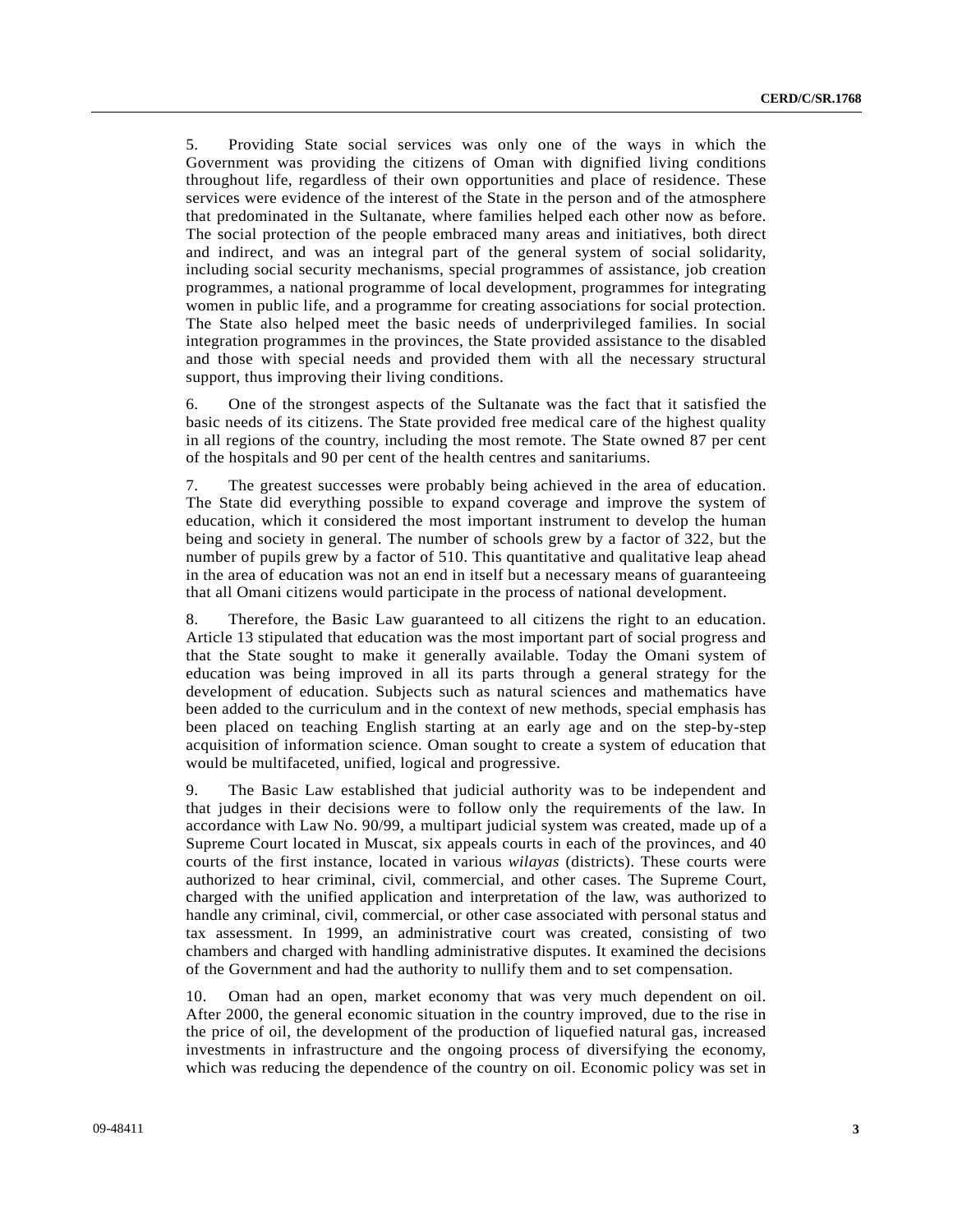the context of five-year plans, in which the Government established plans for all sectors. General directions for the development of the country were formulated for the next 20 years at the conference "Oman 2020", taking into account the evolution of the world economy and the influence of the information and communications revolution on productive activities and services. One of the goals adopted at the conference consisted in reducing the percentage of oil in the GDP from 41 per cent in 1996 to 9 per cent by 2020. After the unhappy year 1999, the growth of the private sector accelerated, driven by the development of human resources and infrastructure and by the continuing diversification of the economy – one of the three most important goals of the sixth five-year plan (2001-2005).

11. After its rebirth in 1970, the Sultanate of Oman made every effort to lay the foundations for justice and equality for all citizens. It reinforced such values as patience, brotherhood, and solidarity, with which the entire culture was imbued and which were protected by a whole range of laws and measures that guaranteed fundamental rights to all Omani citizens without discrimination of any kind. Since Islam forbade discrimination in any form and rejected it regardless of motives, it was understandable that discriminatory practice was foreign to Omani society and to the majority of its population. To promote the application of the provisions of the Convention, which guaranteed to all people and groups equal enjoyment of human rights and basic freedoms without discrimination, a series of laws was adopted in the Sultanate, specifically the Basic Law, in which rules and procedures were clearly established promoting respect for these rights. Article 17 of the Basic Law asserted that all citizens were equal before the law and that they had equal rights and obligations. Discrimination was prohibited with respect to gender, origin, skin colour, language, faith community or sect and place of residence or social status. The Basic Law also established the constitutional monitoring of the administration of justice, the functioning of the judicial system, the application of the laws and the organization of judicial authority.

12. Existing legal norms regulating the administration of justice and prohibiting discrimination applied to all physical persons and a priori to State mechanisms and institutions. State institutions and agencies refrained from any actions or methods that presupposed, encouraged, supported or legitimized discrimination, whatever the motive. Thus, article 80 of the Basic Law stipulated that no one had the right to accept rules, regulatory norms, decisions, or instructions contradicting the existing laws, decrees or international agreements and accords incorporated in domestic law. In the entire history of the Sultanate of Oman, not one law or act was adopted that encouraged discriminatory practice. Article 130 bis stipulated that encouraging religious or inter-faith conflicts or inflaming the public to hatred and unrest, or encouraging the same were punished by imprisonment for 10 years. The Sultanate had no interracial, integrative organizations or movements or any barriers between the races of any type or form. The Sultanate never knew either racial discrimination or segregation or the practice cited in article 4 of the Convention, which would require prohibition or elimination. Such practice was prohibited by the criminal law of the Sultanate and was decisively condemned in all of its expressions, both by official agencies as well as by the public of the Sultanate.

13. Penal law prohibited participating in racist and discriminatory acts, as well as supporting or inciting them. The Sultanate did not have even a single case of distributing, propagandizing, publishing, or encouraging ideas of racial superiority or racial hatred or the participation of individuals, groups, institutions, organizations or State agencies in activities of this type. There was also not even a single case of violence or incitement to violence against individual persons, groups or organizations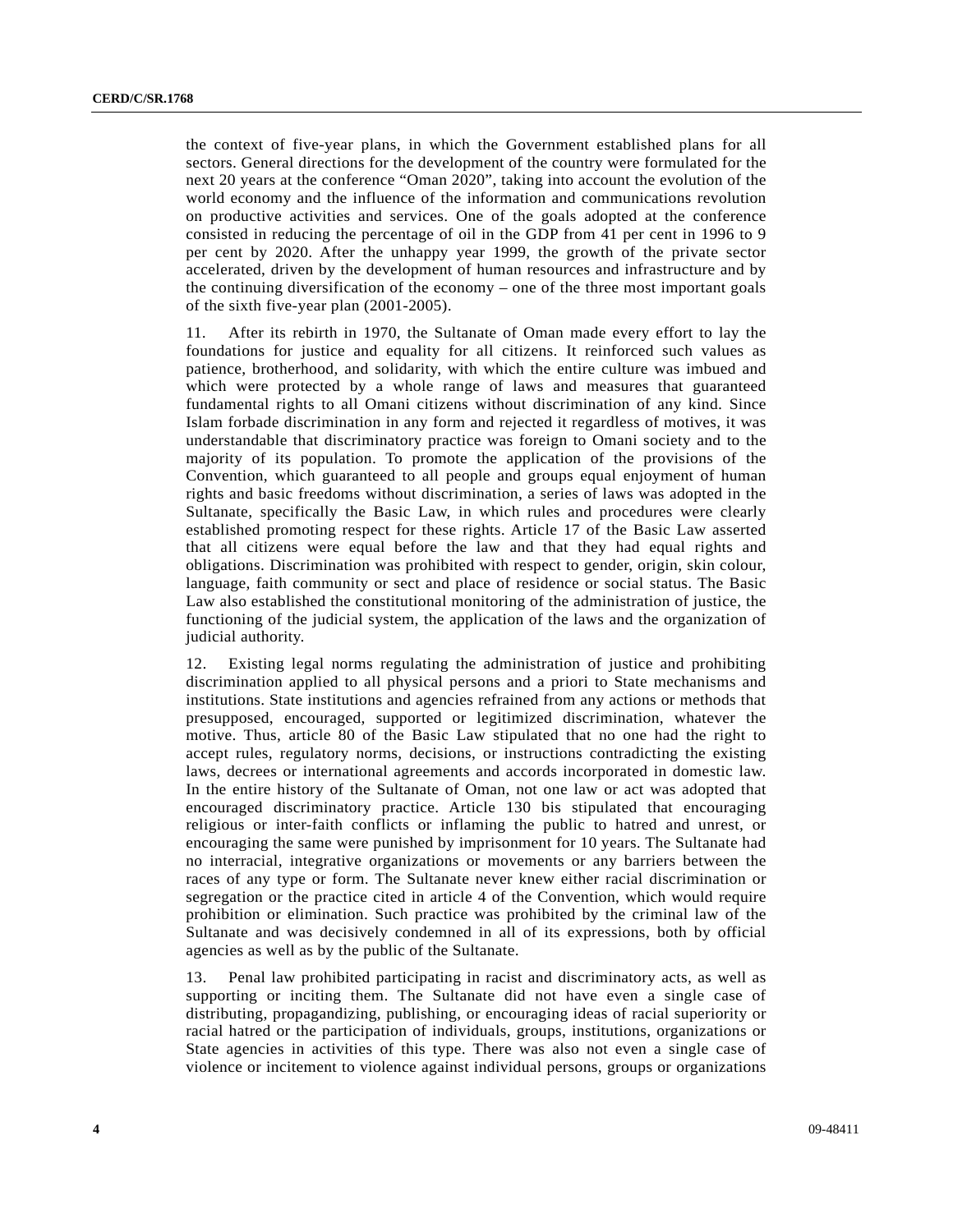for reasons of ethnic or racial group, skin colour or origin. The Sultanate also had no experience of similar crimes, or organizations and propaganda campaigns, whether organized or not, which sought to justify racial discrimination or which encouraged, propagandized, financed or in any way supported activities associated therewith, which were incompatible with the national traditions and the requirements of law. For this reason, the Sultanate did not need to declare illegal or to prohibit organizations of this type or participation in them.

14. The human being was the central focus of the country and the most important factor in its development. In the spirit of this principle, the national legislation and bylaws emphasized the importance of human beings and respect for their rights, regardless of whether they were Omani citizens or not. The laws and bylaws of the Sultanate were designed to guarantee equality and justice and the rule of law, to encourage tolerance and brotherhood and to defend the social structure of Oman, at the foundation of which lay knowledge and Islam.

15. With regard to the right to personal inviolability, Mr. Al-Hadrami referred to article 18 of the Basic Law, which guaranteed individual liberty to all persons and prohibited their arrest, search, detention, imprisonment and restriction of their freedom of movement, except as stipulated by law. The law also guaranteed to all citizens the enjoyment of political rights, including the right to take part in elections without any discrimination, in accordance with the conditions and rules stipulated by law (para. 69). Article 11 of the Basic Law stated that State property was inviolable, and private property was protected. No one could hinder property owners in the use of their property, except in the public interest in cases stipulated by law and under the condition that the person relinquishing property was fairly compensated (para. 71). According to article 35 of the Basic Law, all foreigners lawfully residing in the territory of the Sultanate had the right to defend their liberty and their property (para. 72).

16. Article 17 of Law No. 3/38 on citizenship established the conditions for receiving Omani citizenship, while asserting the principle of the equality of men and women in this area (para. 75).

17. Article 209 of the Penal Code stipulated imprisonment for up to 10 days and a fine of 500 reals for blasphemy, for insulting attacks on religion in public places or publications, and for inappropriate behaviour during religious meetings (para. 76).

18. Mr. Al-Hadrami stated that economic, social and cultural rights were guaranteed by articles 11 to 13 of the Basic Law. Article 11 listed a series of economic principles on which the system of administration was constructed and which defended the justice, equality, freedom and dignity of the person (para. 79). The rights to a job and to housing were guaranteed by article 12, in which it was also stated that the State adopted laws to protect both hired workers as well as employers and to regulate their interrelationships. In order to strengthen the provisions of this article, the Sultanate ratified the 1930 Convention No. 29 of the International Labour Organization (ILO) on forced labour, the 1999 ILO Convention No. 182 on the worst forms of child labour, and the Convention on the Rights of the Child (para. 80).

19. The 2003 Labour Law contained many provisions guaranteeing the equality of all workers, regardless of nationality, gender or faith. The definition of the term "workers" contained in the first article of this law was extended to all workers, regardless of gender or nationality (para. 81).

20. As regards the freedom of peaceable assembly and association, many articles of the Labour Law were devoted to the procedure for creating representative committees, which were called upon to defend the labour and other rights of workers (para. 82).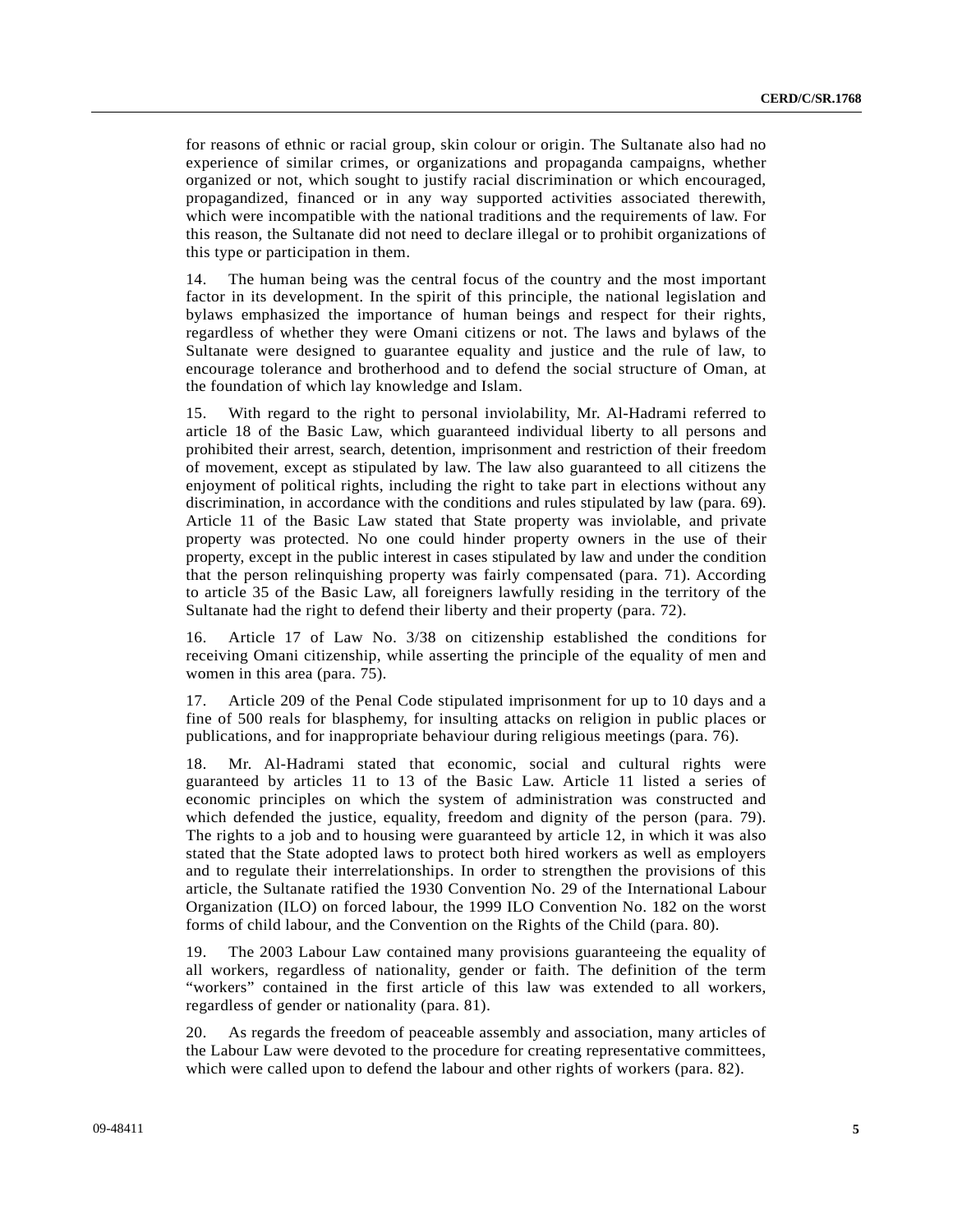21. Regarding the right to education and professional training, article 15 of the Basic Law stated that education, which was the most important element of social progress, was called on to raise the general cultural level and to create conditions that made it possible to promote social equality and a spirit of toleration (para. 85).

Responding to the first question on the list, regarding the composition of the population, Mr. Al-Hadrami said that Oman collected no statistics on the racial or ethnic structure of the population. With regard to the place of the Convention in domestic law, article 72 of the Constitution stated that national law could not contain any norms contradicting the international obligations of the State.

23. Mr. Al-Hadrami noted that Omani law had no definition of racial discrimination. There was no necessity for such a definition, due to the absence in the Sultanate of cases of racial discrimination and practices as defined in article 3 of the Convention, requiring prohibition or elimination. The law prohibited practices of this type, but the Penal Code set forth punishments up to and including imprisonment for 10 years for incitement to racial discrimination in connection with religious or inter-faith conflicts (para. 60).

24. Responding to questions regarding the application of article 2 of the Convention, Mr. Al-Hadrami stated that the Labour Law strengthened the principle of the equality of all workers regardless of nationality, gender or faith. At the same time, no targeted policy for eliminating racial discrimination was being carried out in light of the fact that this phenomenon did not exist in the country.

25. In response to the eighth question on the list, the Omani representative declared that women in the Sultanate enjoyed the same rights as men in all areas, including obtaining citizenship. In the Sultanate, marriages between Omani women and foreigners were permitted but legalizations were required on the basis of a special procedure. The purpose of this procedure was not to prohibit mixed marriages but to regularize this process. Women also had the same rights as men in matters of inheritance.

26. In regard to the application of article 4 of the Convention, Mr. Al-Hadrami recalled that Omani criminal law prohibited participating in racist or discriminatory acts, or supporting or inciting them; he also emphasized that domestic judicial authorities had never once heard cases of this type.

27. With regard to the implementation of article 5, the Omani representative indicated that all citizens were equal before the law regarding employment and working conditions and that the Labour Law established for workers a series of important rights, which were directly connected to obligations. He did not know of any cases where foreign workers were not promptly paid their wages or their documents had been confiscated. The speaker never heard of cases of sexual violence against migrant workers.

28. Mr. Al-Hadrami noted that the Sultanate was currently studying the possibility of ratifying the 1951 Convention relating to the Status of Refugees and the International Convention on the Protection of the Rights of All Migrant Workers and Members of Their Families. He added that persons in the country illegally, awaiting return to their country of origin, were placed in reception centres in which all standards of security and hygiene were observed. This work was coordinated with the United Nations High Commissioner for Refugees. Assisting migrant workers in illegally entering the country was a criminal offence. On the other hand, foreigners in the country legally had the same rights to housing as Omani citizens, without any discrimination.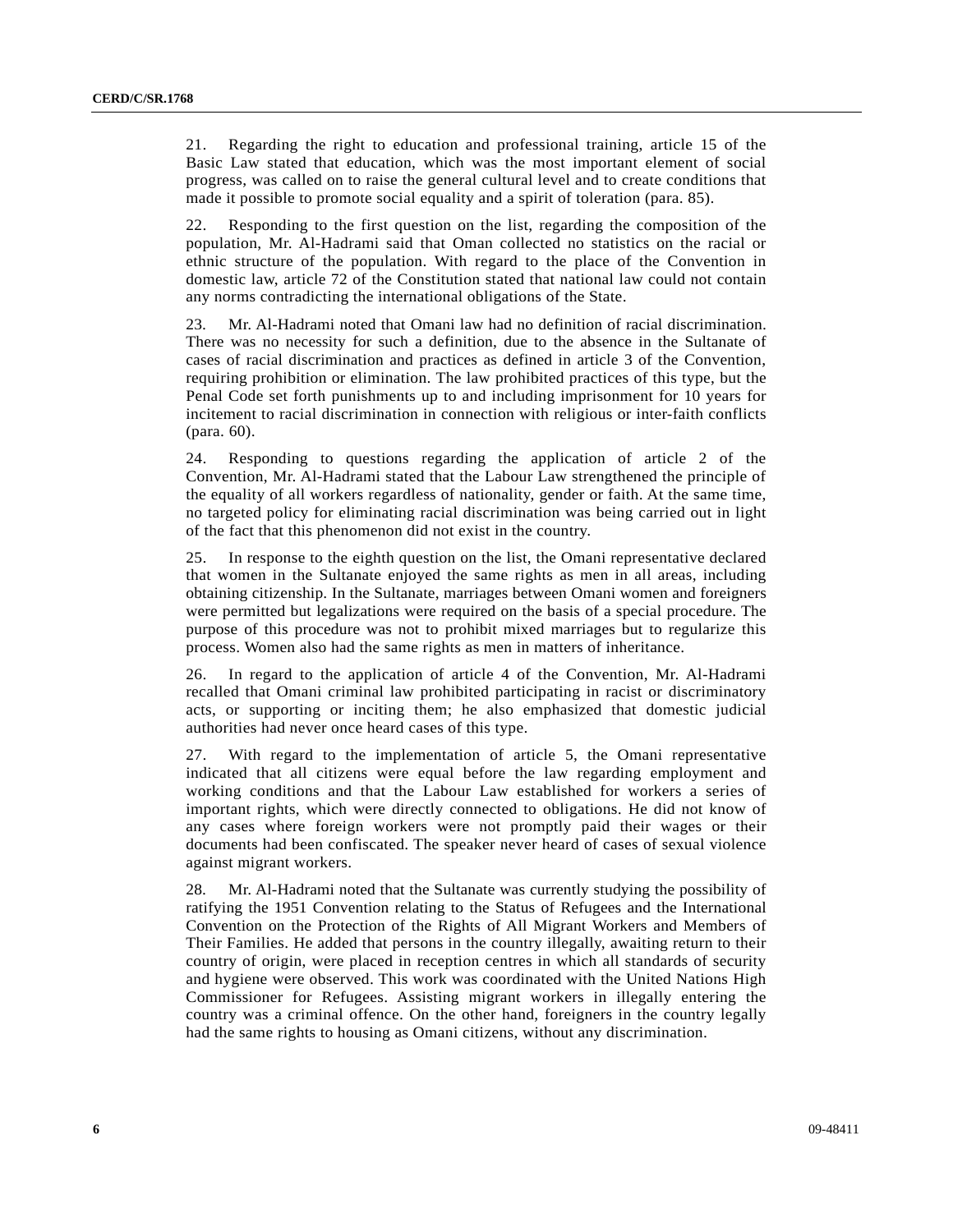29. As to the implementation of article 7 of the Convention, the Ministry of Education organized training for police employees, teachers and social workers on the protection of human rights and the fight against racial discrimination. School programmes developed in cooperation with UNICEF especially emphasized the fight against racial discrimination, respect for human rights and the encouragement of tolerance.

30. Mr. AVTONOMOV (Rapporteur for Oman) applauded the submission by the State party of its first report, which gave the Committee the opportunity to enter into a dialogue with it, despite the delay. He noted generally that the State party had been conducting a policy of reform for at least 10 years so that Omani society might be in step with the times, while respecting its own traditions.

31. The population of the Sultanate, currently at a crossroads of various routes, was quite heterogeneous, made up of Arabs, Pakistani immigrants who had settled in Oman many centuries ago, and immigrants from East Africa, India, Pakistan, and Middle Eastern countries who had arrived in the country during the last 30 years. Omanis of Arab descent, which applied to the majority of the population, could be divided into various groups, each having its own traditions and linguistic peculiarities. Inasmuch as all the preconditions for racial discrimination were present, the Rapporteur asked whether the statement as to the absence of cases of racial discrimination in the Sultanate of Oman had not been made too categorically (para. 91 of the report). The Committee would be better able to evaluate the situation if the State party would provide it with detailed information regarding the ethnic composition of the population, as well as statistical data on the representation of various groups in central and provincial governmental bodies and in the liberal professions.

32. In addition, the Rapporteur referred to the fact that the State party had not submitted any basic documents with its report. Although this insufficiency was remedied by separate, general information at the beginning of the report, he emphasized that the State party would be well advised to prepare a basic document, since this would permit the appropriate contractual agencies to better evaluate the situation of interest to them, while taking account of all the political, economic, and juridical conditions in the country. With regard to water supply, one of the most important problems in the country, the State was obligated to guarantee general access to water resources without discrimination. In this connection, the Committee wished to know whether equal access to water was available to all underprivileged groups in the population, including women, children, refugees, immigrants, minorities, rural inhabitants and nomadic peoples.

33. Finally, Mr. Avtonomov wished to know whether Oman was a participant in the regional human rights agreements, specifically the Arab Charter of Human Rights, and whether the country was in accord with the amendment of article 8 of the Convention, which had been recommended by the General Assembly at its forty-seventh session.

34. Mr. SICILIANOS noted that in its responses to the third question, the Omani delegation indicated that, although domestic law did not provide a clear definition of racial discrimination, any and all expressions of it were severely punished. Since actions which were not clearly defined juridically could not be punished, he wished to know which legal norms made it possible to fight against racial discrimination and to guarantee respect for the principle of non-discrimination. With regard to paragraph 56 of the report, where it was stated with reference to article 17 of the Basic Law that all citizens of the country were equal before the law, and the assertion of the Omani delegation that no distinctions were made between citizens and non-citizens, he asked in what way the article in question could be applied to foreigners who were living in Oman and who made up 24 per cent of the population. In this connection, were there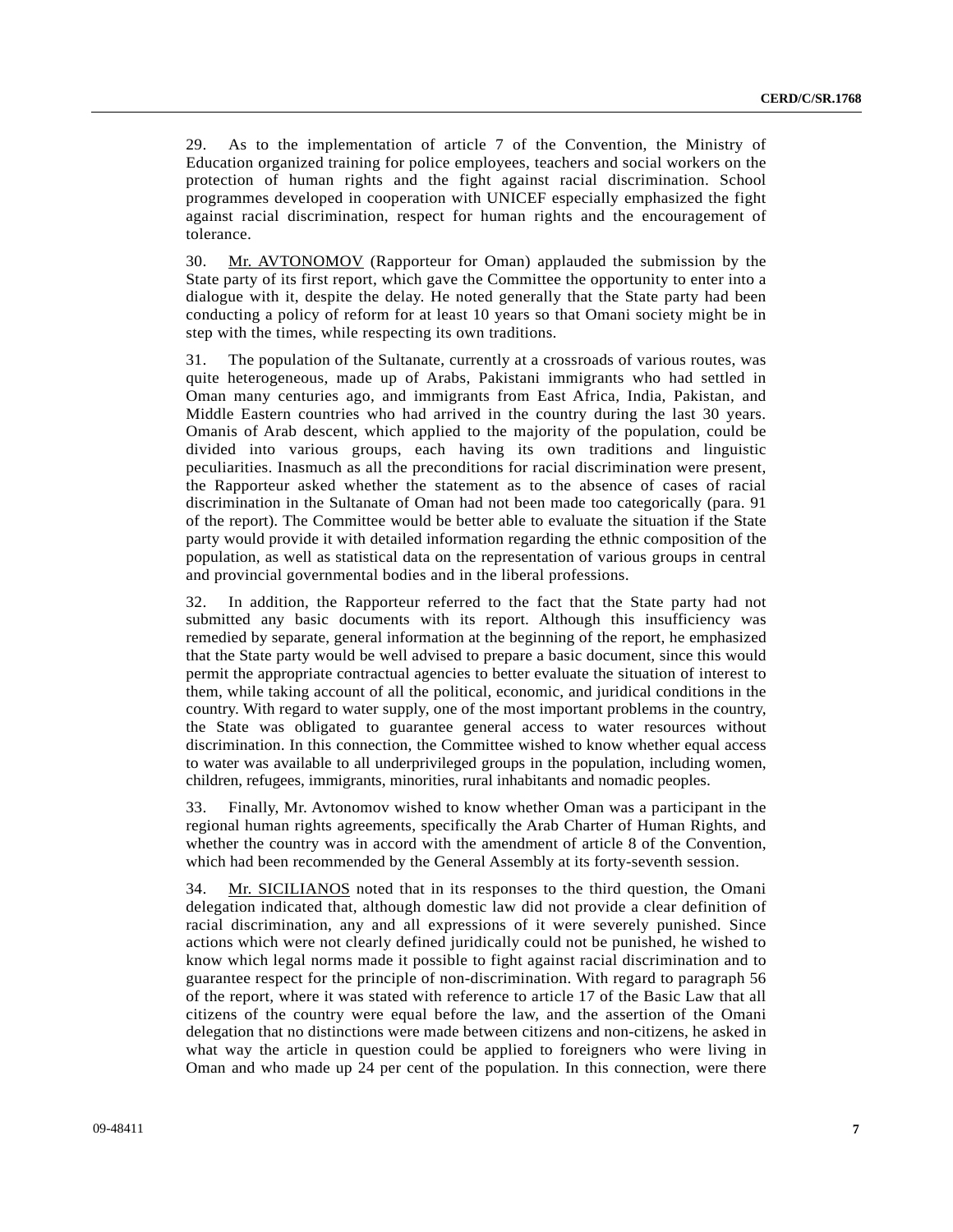any contradictions between the Constitution, domestic law and practice? In addition, the speaker applauded the practical examples of implementing the right to participation in the judicial process, which was strengthened in article 25 of the Basic Law (para. 57).

35. Confirming that the Penal Code prohibited any incitement to racial discrimination in the context of enflaming religious or inter-faith conflicts, Mr. Sicilianos asked the Omani delegation to explain whether the law would punish similar incitements which were made in a different context, and if so, on the basis of which legal norms. With regard to the assertion made in paragraph 62 of the report regarding the fact that ethnic groups did not exist in the Sultanate of Oman, the speaker asked for more detailed information regarding the definition of the term ethnic group by the State party, as well as regarding the ethnic composition of the population.

36. In addition, Mr. Sicilianos emphasized that the absence heretofore of cases of incitement to racial hatred in Oman did not exempt the State party from the obligation stated in article 4 of the Convention to adopt legislation prohibiting racist organizations, regardless of whether they existed in a country or not, since this had to be done if only for purposes of prophylaxis.

37. Finally, Mr. Sicilianos wished to know whether citizens and foreigners were equally guaranteed the right to private property, as well as economic, social and cultural rights. In addition, he requested specific information regarding the application of the 2003 Labour Law (para. 81 of the report).

38. Mr. VALENCIA RODRIGUEZ, turning to the high percentage of foreigners among the population of the State party, asked the Omani delegate to indicate what percentage of the members of the Shura Council and the State Council were not native born Omanis, and what percentage were women. He also asked for clarification on whether foreign women were also subject to the important measures that had been adopted to improve the situation of women in Oman, basically to improve their literacy rate and whether foreigners had access to the services that were provided, specifically health-care services and education.

39. Noting with satisfaction the efforts made by the State party in the new policy in education (para. 33 of the report), Mr. Valencia Rodriguez suggested including in the curriculum courses that had the goal of encouraging respect for and expansion of human rights. He also wanted to know whether article 130 bis of the Penal Code, which prohibited the incitement to religious and inter-faith hatred, was also applicable to cases of incitement to racial hatred.

40. With regard to the equality of all workers, regardless of nationality, the expert posed the question as to the way in which the opportunity to enjoy the rights set out in article 5 of the Convention was being assured to foreigners, especially with regard to access to employment, property and housing. In addition, he wished to know whether the principle of equality in the application of the law regarding social security was being observed, which would guarantee social services to eight categories of persons (para. 83). With regard to the application of article 6 of the Convention, Mr. Valencia Rodriguez requested that information be supplied regarding the payment of compensation and damages to victims of racial discrimination. Finally, with respect to article 7 of the Convention, the speaker wished to understand the role of the programmes described in paragraphs 87 and 88 of the report in supporting an atmosphere of tolerance, friendship, and harmony among the residents of the Sultanate.

41. Mr. LINDGREN ALVES recalled that Oman became a participant in the Convention only in 2003 and noted with satisfaction that the country was making an exemplary attempt to satisfy all the obligations deriving from the Convention. Having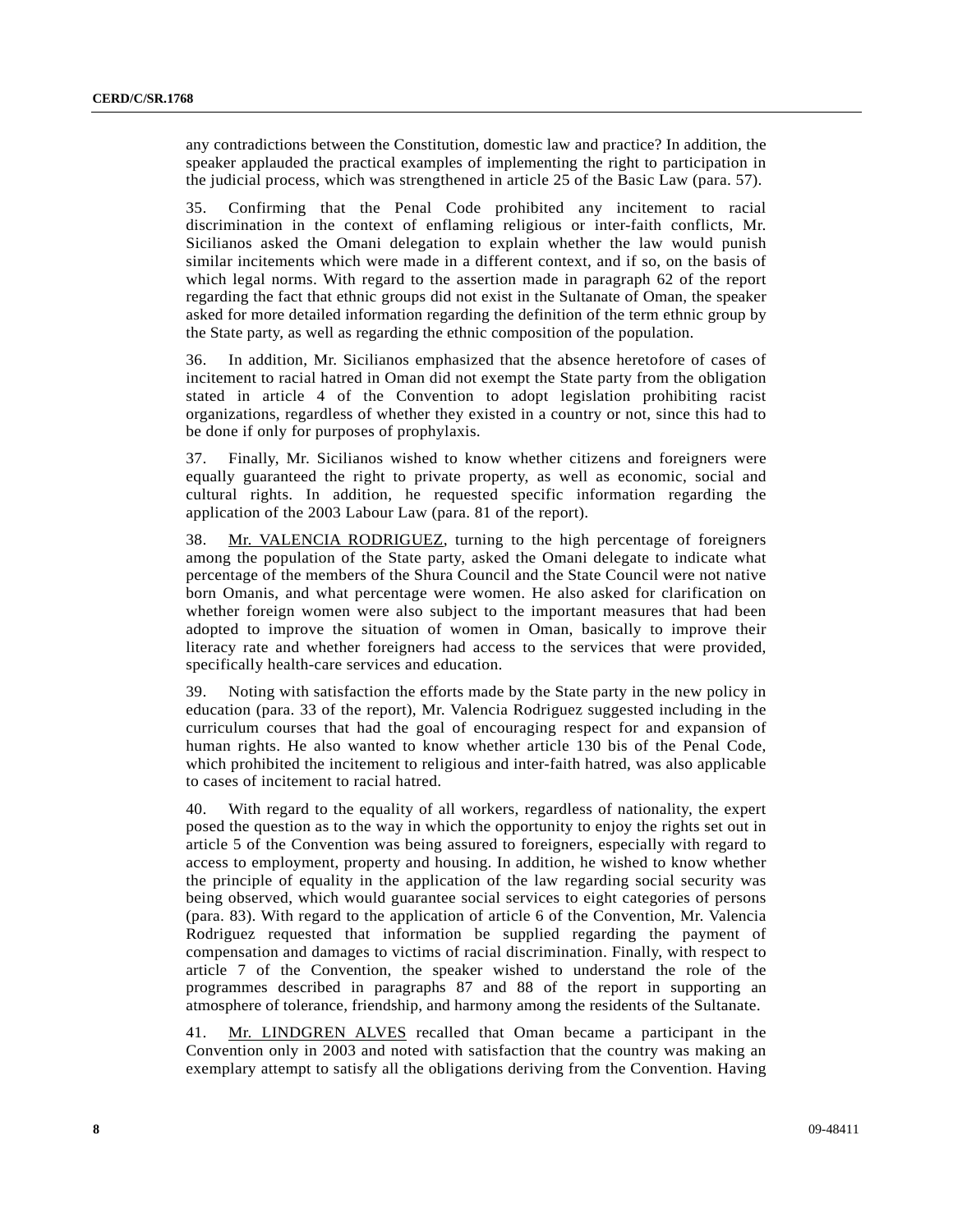read in the report that the thriving civilization of the Sultanate went into decline in the nineteenth century and that the revival of the country began only in 1970 (para. 1), the speaker asked about the causes of this decline and revival and the role that colonization played therein.

42. Mr. Lindgren Alves said that the Sultanate of Oman deserved praise for the fact that it had signed the Rome Statute of the International Criminal Court but at the same time he noted that Oman was a participant in only two important international agreements: the International Convention on the Elimination of All Forms of Racial Discrimination and the Convention on the Elimination of All Forms of Discrimination against Women. It was all the more surprising to read in paragraph 16 of the report that the State party affirmed that since 1970 it had paid great attention to protecting the rights that were enunciated in international agreements. No less surprising was the fact that the Shura Council was made up of members who were selected democratically (para. 11), since it was known that political parties did not exist in the State party. The question arose as to how the voters could elect their representatives under these conditions.

43. Mr. Lindgren Alves asked the delegation to confirm that only native born citizens had the right to vote in the country, and also to explain to the Committee the distinctions that were made between revealed and other religions. Finally, asserting that, in accordance with article 35 of the Basic Law of the Sultanate of Oman, "foreigners respected the values of the society and its traditions and customs", the speaker asked the delegation to explain whether this demand was also extended to other immigrants, including Muslims, who had settled in Europe.

44. Mr. EWOMSAN thanked the delegation for the high quality report of the State party. He agreed with the comments that other members of the Committee made in connection with the statements of the State party regarding the fact that racial discrimination did not exist in Oman. Whatever the case may be, educational work was necessary, if not for purposes of eradication then for purposes of preventing discriminatory sentiments. In this connection, the speaker posed the question as to why the international agreements, including the Convention, were not mentioned in any of the subjects included in the curriculum and described in detail in paragraph 89 of the report.

45. Mr. KJAERUM asked how the report had been prepared, specifically, whether civil society had been involved in its preparation. Since non-citizens made up nearly a quarter of the population, he forcefully suggested that the State party familiarize itself with General Recommendation XXX formulated by the Committee regarding discrimination against non-citizens and pay particular attention to its paragraph 6, which calls on the State party "to analyse and review laws in the relevant cases for the purpose of ensuring that they have completely reflected the Convention, specifically as regards the effective realization of rights set out in article 5, without any discrimination".

46. The expert asked the delegation to explain the assertion according to which citizens and non-citizens could enjoy the rights to such services as education and health care without any discrimination. He asked the delegation to clarify whether a tourist who was travelling through the country and a worker who had been in the country for 10 years had the same rights or whether these rights were obtained gradually. In addition, it was to be wished that the State party explain whether it considered as contradicting the requirements of the Convention the fact that children could not automatically become citizens of Oman if both of their parents were not citizens of this country, as well as the reasons why naturalized citizens did not have the right to vote and run for office. Similarly, the State party might expand on the meaning of paragraph 69 (c) of the report, in which it was stated that any Omani could run in elections to the Shura Council if he had "a sufficient level of cultural